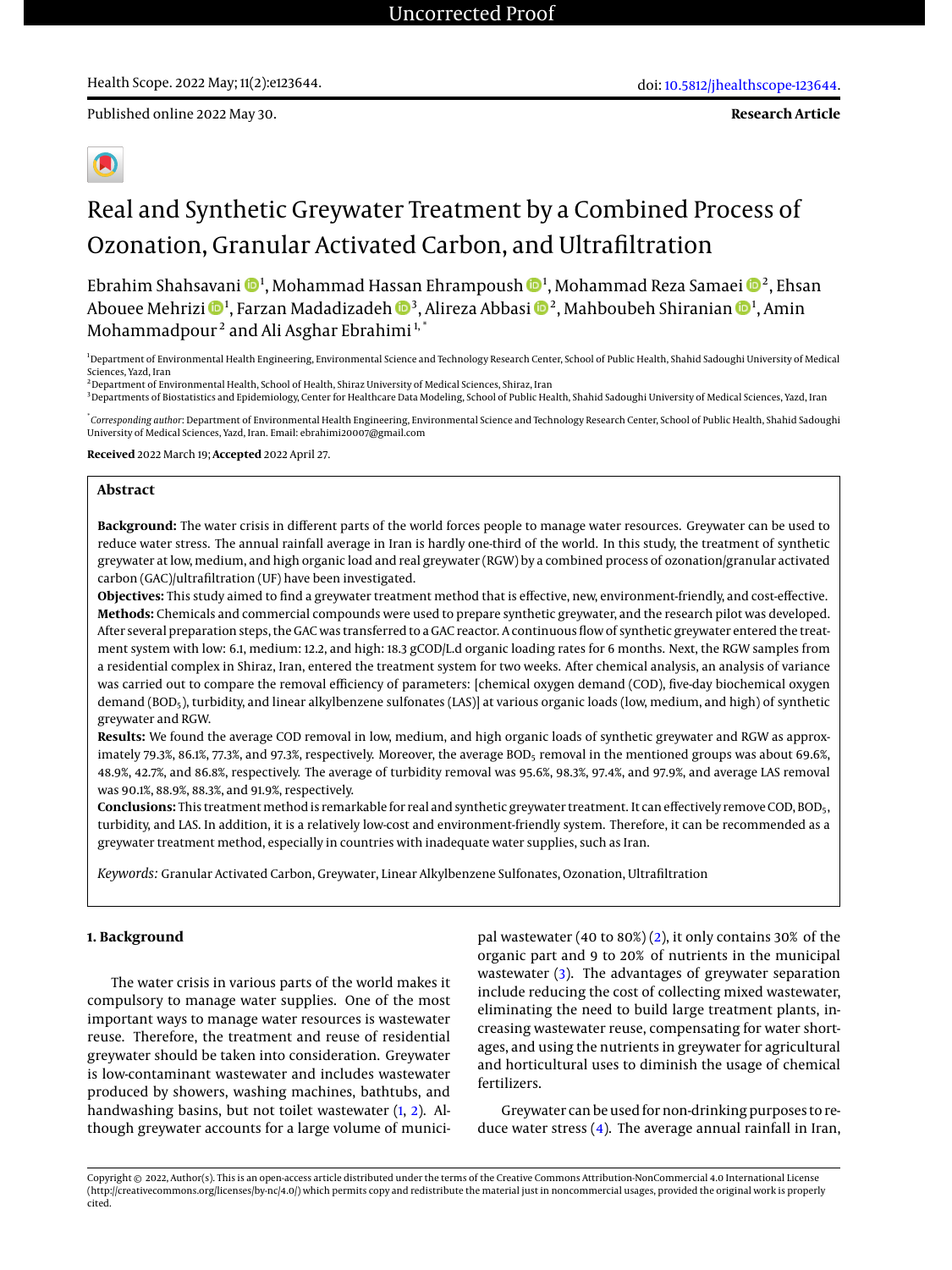about 250 mm, is inadequate and about one-third of the world's annual rainfall average. The distribution of precipitation varies from 100 mm in the east to 2000 mm in the north of the country, resulting in diverse climates [\(5\)](#page-7-4). In recent years, the reuse of municipal wastewater treatment plant effluents for water management has become common in some parts of Iran. However, the treatment and reuse of greywater have rarely been investigated. Previous studies have applied various physical, chemical, biological, or combination techniques to treat greywater in different countries. New approaches, such as photocatalytic oxidation processes, have also been used to treat greywater  $(6)$ .

In our study, the simultaneous treatment of synthetic greywater (at low, medium, and high organic load) and real greywater (RGW) by the combined process of ozonation/ (GAC)/ultrafiltration (UF) was investigated. Furthermore, the efficiency of the treatment system in removing pollutants was compared with Iranian effluent standards for discharge to absorbing wells, surface water, and agricultural and irrigation usage. In this method, the treatment of greywater is mainly physical and, to some extent, biological. In addition, we utilized the ozonation process as a chemical treatment method. Ozonation unit  $(O_3)$  is used as an advanced oxidation method to remove trace organic matter, and in terms of economic analysis, ozone is one of the least expensive advanced treatment techniques [\(7\)](#page-7-6). Furthermore, the cost of electricity in Iran is low because of government subsidies to private power plants. As a result, the usage of ozone is justified financially  $(8)$ .

#### **2. Objectives**

This study aimed to select a method for greywater treatment that is effective, new, environment-friendly, and cost-effective. This is the first report of using integrated ozone, GAC, and UF system for synthetic and RGW treatment for a long time (6 months).

### **3. Methods**

#### *3.1. Synthetic Greywater Production*

Necessary chemicals, such as boric acid (99.9% purity, Merck), glucose (99% purity, Merck), Na<sub>2</sub>HPO<sub>4</sub> ( $\geq$ 99% purity, DNAbiotech), Na<sub>2</sub>SO<sub>4</sub> ( $\geq$  99% purity, Merck), NaHCO<sub>3</sub> ( $>$  99% purity, Merck), was used to prepare greywater. Based on previous studies, chemicals and commercial compounds were used to prepare synthetic greywater at low concentrations (COD  $\approx$  200), according to [Table](#page-2-0) [1.](#page-2-0) The greywater formula was concentrated for preparing synthetic greywater in medium and high concentrations.

### *3.2. Design of a Pilot of O3/GAC/UF Combined Process*

At first, the research pilot included a feed tank with a volume of 500 liters, pre-filtration with a cartridge filter (pore size:  $5 \mu$ ), ozonation reactor (dose:  $5 \text{ mg/L}$ ), GAC reactor, and UF unit. [Figure 1](#page-2-1) shows the schematic of the pilot.

### *3.3. Preparation and Transfer of Carbon Grains to GAC Reactor*

The GAC was purchased from Kimiya Carbon Markazi Company, Arak, Iran. The characteristics of granules are given in [Table 2.](#page-3-0) The properties of the UF membrane are listed in [Table 3.](#page-3-1)

The following steps were taken to prepare GAC before transferring to the GAC reactor:

(1) Activated carbon grains were sieved, and granules smaller than 2 mm in diameter (mesh 10) and larger than 1.19 mm (mesh 16) were selected for transfer to the GAC reactor.

(2) Activated carbon grains were washed with distilled water and were dried at 104°C for 2 h.

(3) Two laser-cut circular plates were perforated for equal distribution of wastewater flow at the top and bottom of the GAC reactor.

(4) A layer of coarse sand was used to prevent the possible escape of activated carbon grains on the reactor floor.

(5) The GAC reactor was filled with activated carbon grains.

#### *3.4. Operation of Greywater Treatment System (O3/GAC/UF)*

The continuous flow of synthetic greywater entered the treatment system at a low organic loading rate of 6.1, medium of 12.2, and high of 18.3 gCOD/L.d for six months. Afterwards, RGW samples taken from a residential complex in Shiraz, Iran, entered the treatment system for two weeks. The empty bed contact time of the GAC reactor was 50 min. The GAC and UF units were backwashed every two weeks.

#### *3.5. Chemical Analysis*

The COD was measured using the closed reflux method (5220-D, colorimetric method, Spectrophotometer, Hach Company, DR5000), and the five-day biochemical oxygen demand ( $BOD<sub>5</sub>$ ) was determined using standard dilution water (5210-B). The LAS was measured by methylene blue active substance (MBAS) 5540–C method according to Standard Methods for the Examination of Water and Wastewater, 23rd edition [\(10\)](#page-7-8). Turbidity was measured by turbidimeter (Hach, 2100Q), and pH was assessed by pH meter (metrhom, 827).

### *3.6. Data Analysis*

In this study, mean, standard deviation and analysis of variance (ANOVA) were used to statistically compare the removal efficiency of parameters, including COD,  $BOD<sub>5</sub>$ , turbidity, and LAS at different organic loads. All the experiments in this study were completed in duplicates.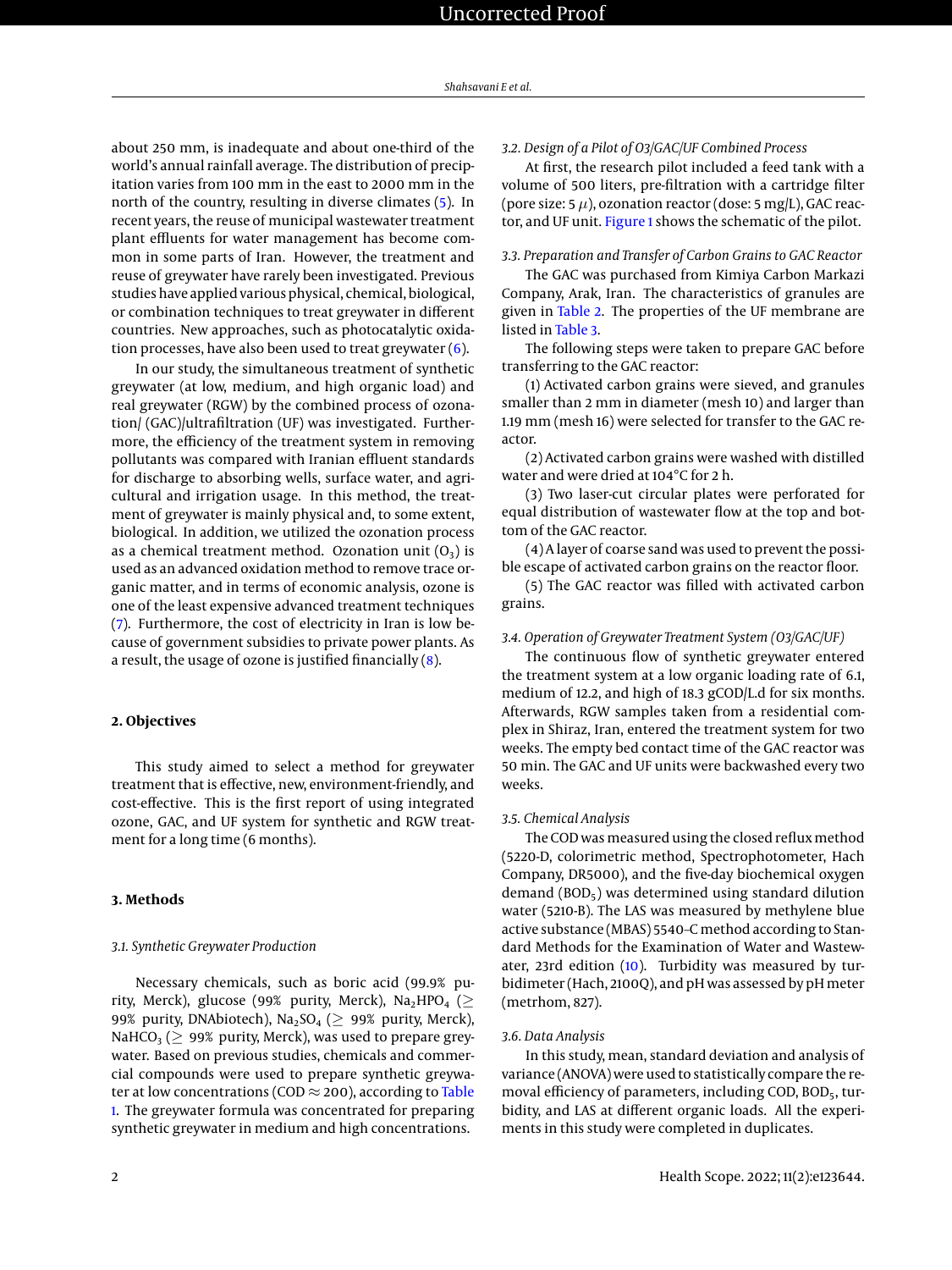*Shahsavani E et al.*

<span id="page-2-0"></span>

| Table 1. Chemical Compositions of Synthetic Greywater (9) |                         |                            |                         |  |  |
|-----------------------------------------------------------|-------------------------|----------------------------|-------------------------|--|--|
| <b>Chemical Substance Amount per Liter</b>                | <b>Amount per Liter</b> | <b>Commercial Products</b> | <b>Amount per Liter</b> |  |  |
| Secondary effluent                                        | $20 \text{ mL}$         | Deodorant                  | 10 <sub>mg</sub>        |  |  |
| $H_3BO_3$                                                 | $1.4 \mathrm{mg}$       | Shampoo                    | 720 mg                  |  |  |
| $C_6H_{12}O_6$                                            | 28 mg                   | Laundry effluent           | 150 mg                  |  |  |
| Na <sub>2</sub> HPO <sub>4</sub>                          | 39 mg                   | Sunscreen or moisturizer   | $10 - 15$ mg            |  |  |
| Na <sub>2</sub> SO <sub>4</sub>                           | 35 mg                   | Toothpaste                 | 32.5 mg                 |  |  |
| NAHCO <sub>3</sub>                                        | 25 <sub>mg</sub>        | Vegetable oil              | 7 <sub>mg</sub>         |  |  |
| Clay(Unimin)                                              | 50 mg                   |                            |                         |  |  |

<span id="page-2-1"></span>



### **4. Results**

In previous studies, pH was usually between 5 and 9, depending on the types and the sources of greywater [\(11\)](#page-7-10). In the present study, as [Figure 2](#page-3-2) shows, by increasing the amount of organic load in inlet synthetic greywater, the average pH decreases from 7.65 at low organic load to 5.84 at high organic load. In RGW, the average pH was in the neutral range. At the outlet of the treatment system, pH was neutral to slightly alkaline. However, the average pH in this study was confirmed by other investigations.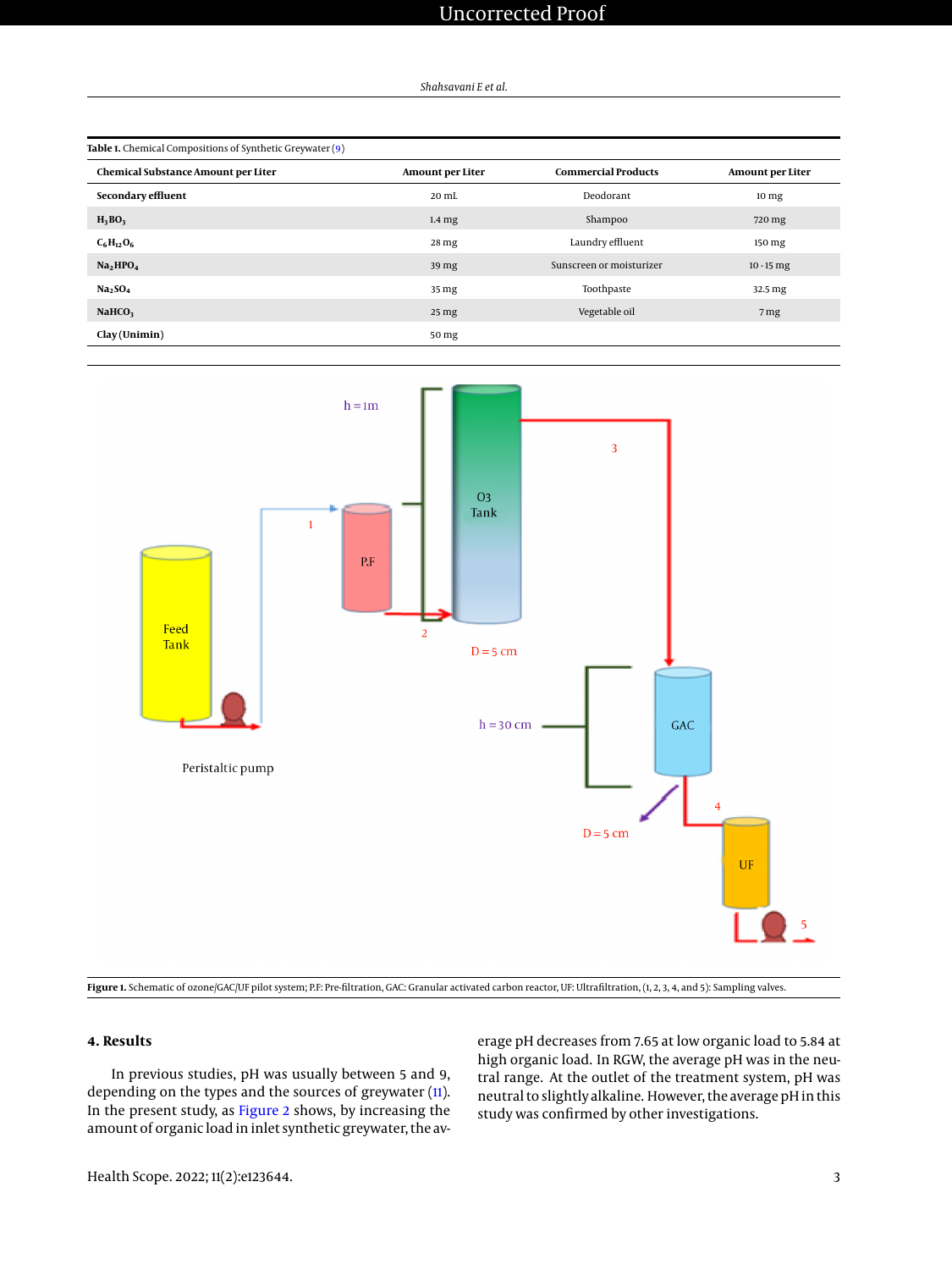*Shahsavani E et al.*

<span id="page-3-2"></span>

**Figure 2.** Comparison of average pH in the O3/GAC/UF system at different organic loads (low, medium, and high) and real GW.

<span id="page-3-0"></span>

| Table 2. Characteristics of GAC |       |                  |  |  |
|---------------------------------|-------|------------------|--|--|
| Characteristic                  | Value | Test Method      |  |  |
| Iodine number (mg/g)            | 980   | <b>ASTM</b>      |  |  |
| Moisture (% bwt)                | Max1  | <b>ASTM</b>      |  |  |
| Total Ash%                      | < 5   | <b>ASTM</b>      |  |  |
| Surface area $(m^2/g)$          | 950   | <b>ASTM</b>      |  |  |
| pН                              | 7.5   | <b>ASTM</b>      |  |  |
| <b>Hardness number</b>          | 94    | <b>ASTM 4058</b> |  |  |
| Surface area $(m^2/g)$          | 909   | BET              |  |  |
|                                 |       |                  |  |  |

<span id="page-3-1"></span>

| Table 3. Characteristics of UF Membrane          |                    |  |  |  |
|--------------------------------------------------|--------------------|--|--|--|
| Material                                         | Polypropylene      |  |  |  |
| <b>Type</b>                                      | Hollow fiber       |  |  |  |
| Capillary thickness ( $\mu$ m)                   | $40 \sim 50$       |  |  |  |
| Capillary outer diameter ( $\mu$ m)              | 450                |  |  |  |
| Capillary pore diameter ( $\mu$ m)               | $0.01 - 0.2$       |  |  |  |
| Ventilation rate ( $\text{cm}^3/\text{cm}^2$ .s) | $7 \times 10^{-2}$ |  |  |  |
| Porosity $(\%)$                                  | $40 \sim 50$       |  |  |  |
| Lengthways strength (KPa)                        | 120,000            |  |  |  |
| Designed flux $(L/M^2/H)$                        | $6 \sim 9$         |  |  |  |
| Area of the membrane module $(m^2/module)$       | 0.1                |  |  |  |
| Operating pressure (MPa)                         | $-0.01 - -0.03$    |  |  |  |
| Abnormal pressure (KPa)                          | $> -0.05$          |  |  |  |

[Figure 3](#page-4-0) shows the average concentration of COD at low, medium, and high synthetic greywater and RGW in the treatment process. [Figure 3](#page-4-0) illustrates that, in synthetic greywater, the concentration of COD in the treatment system outlet rises by increasing the organic load. Furthermore, the elimination of COD in low, medium, and high organic loads of synthetic greywater was approximately 79.3%, 86.1%, and 77.3%, respectively, and the highest COD removal was achieved in medium organic load. The efficiency of the treatment process in removing COD from RGW was better than in synthetic greywater, and the average COD removal was up to 97.3%.

[Figure 4](#page-4-1) shows the average concentration of  $BOD<sub>5</sub>$  in low, medium, and high organic loads of synthetic greywater and RGW in the treatment process. As shown, by increasing the organic loading rate in synthetic greywater, the concentration of outlet  $BOD<sub>5</sub>$  also augments. The average  $BOD<sub>5</sub>$  removal in low, medium, and high organic loads of synthetic greywater was approximately 69.6%, 48.9%, and 42.7%, respectively.

[Figure 5](#page-5-0) shows the average turbidity of the low, medium, and high organic loads of synthetic greywater and RGW in the treatment process. The turbidity removal in low, medium, and high organic synthetic greywater and RGW was 95.6%, 98.3%, 97.4%, and 97.9%, respectively.

[Figure 6](#page-5-1) presents the average concentration of LAS in low, medium, and high organic loads of synthetic greywater and RGW in the treatment process. The LAS removal in low, medium, and high organic load synthetic greywater and RGW was 90.1%, 88.9%, 88.3%, and 91.9%, respectively.

### **5. Discussion**

The results of ANOVA revealed that COD removal, except between low and high organic loads of synthetic greywater, was significantly different. According to the Iranian standard [\(Table 4\)](#page-5-2), in low and medium organic load synthetic greywater and RGW, there were no restrictions on discharging effluent to absorbing wells and surface water,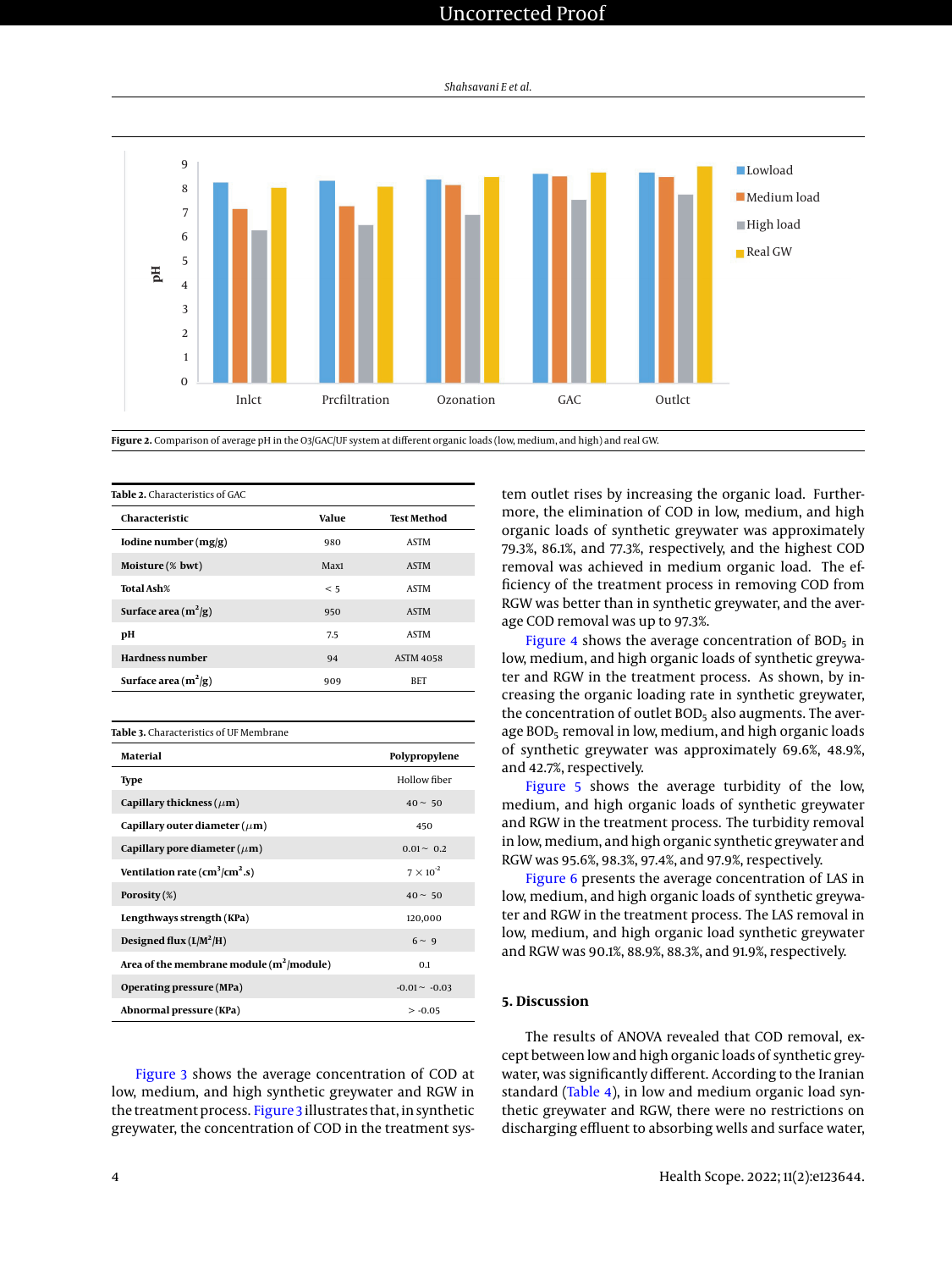<span id="page-4-0"></span>

*Shahsavani E et al.*

Figure 3. Comparison of average COD concentration in the O<sub>3</sub>/GAC/UF system at different organic loads (low, medium, and high) and real GW.

<span id="page-4-1"></span>

Figure 4. Comparison of average BOD5 concentration in the O<sub>3</sub>/GAC/UF system at different organic loads (low, medium, and high) and real GW.

as well as agricultural and irrigation applications. At a high organic load synthetic greywater, the effluent can only be utilized for agricultural and irrigation purposes. ANOVA demonstrated that BOD<sub>5</sub> removal in various loads of synthetic greywater and RGW was statistically significant (P  $<$  0.05). The efficiency of the O<sub>3</sub>/GAC/UF combination system for  $BOD<sub>5</sub>$  removal in RGW was almost 87%, which was higher than the synthetic types due to the difference in the initial composition of RGW. Another reason could be that  $BOD<sub>5</sub>$  in RGW is more suspended than dissolved. Consequently, by eliminating SS by ultrafiltration, the percent of  $BOD<sub>5</sub>$  removal from RGW increased compared to the synthetic types. In general, the lower removal of BOD<sub>5</sub> might result from the limited role of biological treatment in this

treatment system.

Moreover, ANOVA showed that the difference in turbidity removal between low load and other conditions (synthetic greywater with medium load and high load and RGW) was statistically significant. At the same time, it was not significant at other levels. With an increase in the organic load and turbidity, turbidity removal also rises because of the collision of particles with each other and through a porous bed in UF. This treatment system can impressively remove turbidity from greywater, and according to the standard of Iran effluent, this treatment system has no restrictions on low, medium, and high organic loads synthetic greywater and RGW for discharge effluent to absorbing wells and surface waters, as well as agricultural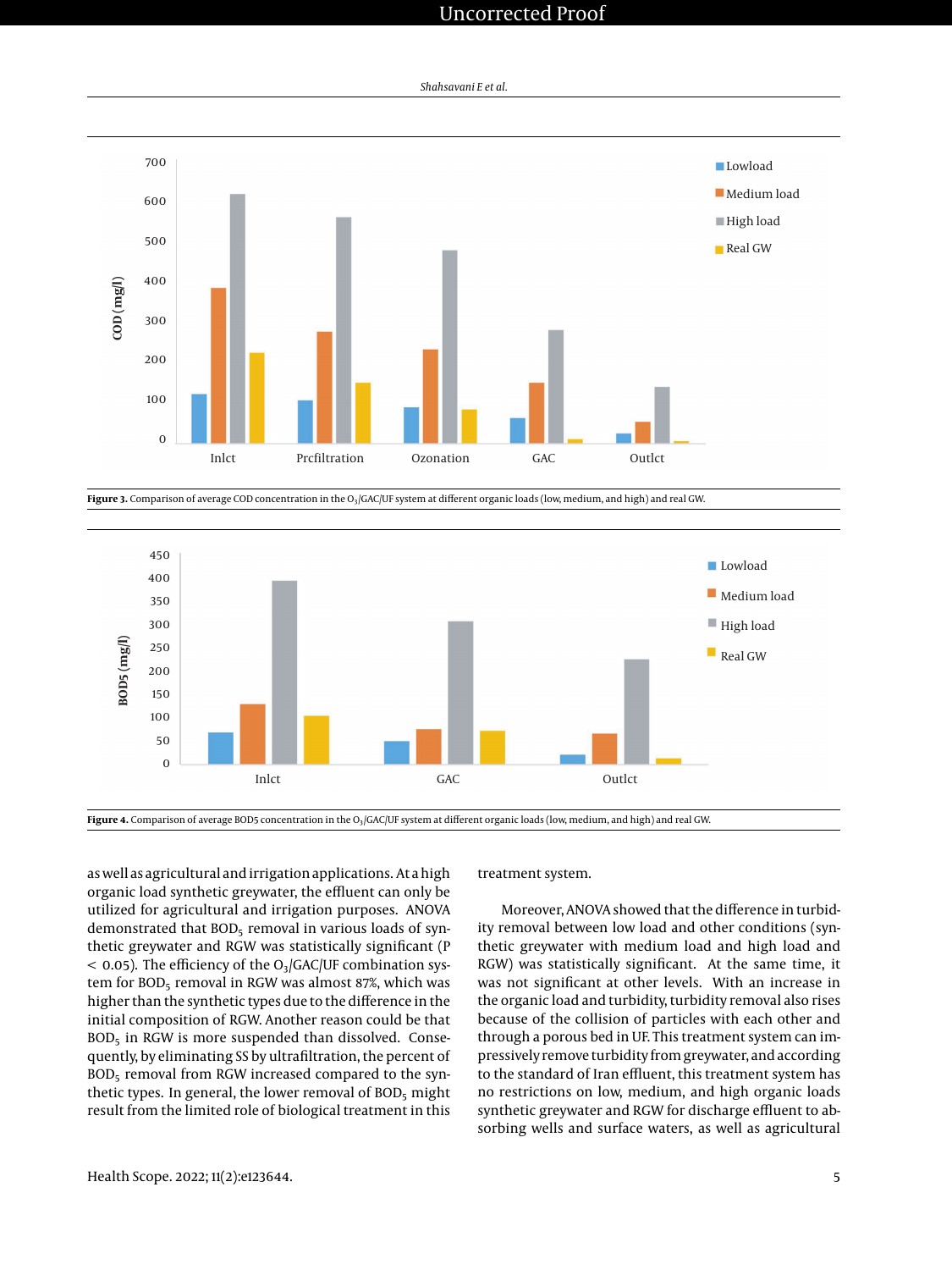*Shahsavani E et al.*

<span id="page-5-0"></span>

Figure 5. Comparison of average turbidity in the O<sub>3</sub>/GAC/UF system at different organic loads (low, medium, and high) and real GW.

<span id="page-5-1"></span>

Figure 6. Comparison of average LAS concentration in the O<sub>3</sub>/GAC/UF system at different organic loads (low, medium, and high) and real GW.

<span id="page-5-2"></span>**Table 4.** Iranian Standard for the Reuse of Wastewater Effluent for Agricultural and Irrigation Purposes, Discharge to Absorbing Wells, and Surface Water [\(12\)](#page-7-11)

| Pollutant                 | <b>Surface Water</b>    | Discharge to Absorbing Well | <b>Agriculture &amp; Irrigation</b> |
|---------------------------|-------------------------|-----------------------------|-------------------------------------|
| pН                        | $6.5 - 8.5$             | $5 - 9$                     | $6 - 8.5$                           |
| $\text{COD}(\text{mg/L})$ | 60 (instantaneous: 100) | 60 (instantaneous: 100)     | 200                                 |
| $BOD_5$ (mg/L)            | 30 (instantaneous: 50)  | 30 (instantaneous: 50)      | 100                                 |
| Turbidity (NTU)           | 50                      |                             | 50                                  |
| LAS(mg/L)                 | 1.5                     | 1.5                         | 1.5                                 |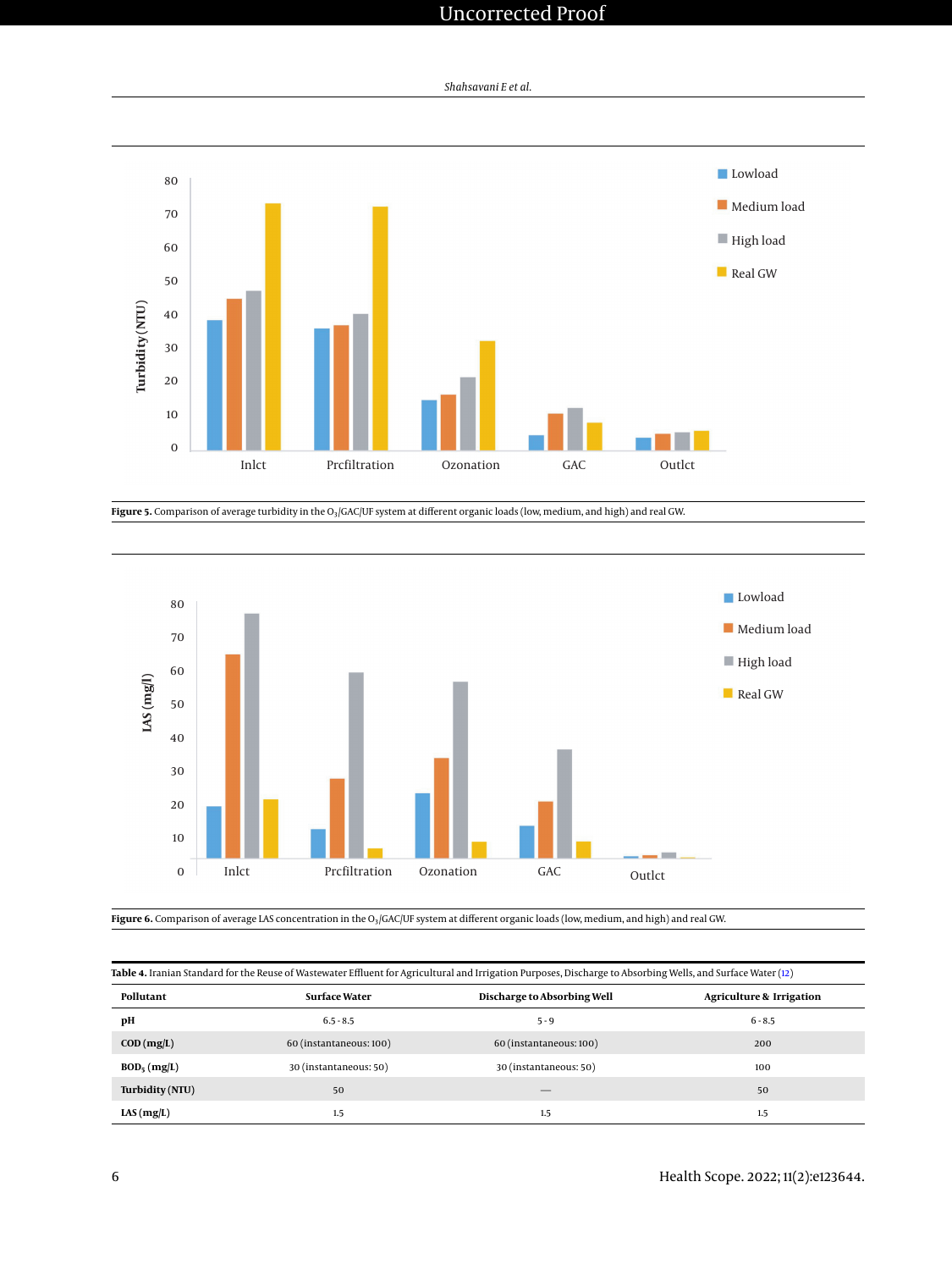and irrigation usages. Furthermore, this treatment system can meet EPA standards for unlimited effluent usage (below 2 NTU). The average turbidity of the effluent at low, medium, and high organic loads synthetic greywater and RGW in this treatment system was 0.21, 0.23, 0.3, and 0.32 NTU, respectively.

The findings of ANOVA indicated that except for high organic loads synthetic greywater and RGW, the LAS removal is similar to other treatment systems, and it can effectively remove LAS from greywater. According to the Iranian standard, the effluent of this treatment system has no restrictions on low, medium, and high organic loads synthetic greywater and RGW to be discharged to absorbing wells, surface water, and agricultural purpose. In a study conducted in a residential complex, a physicochemical greywater treatment process consisting of coagulation, sedimentation, sand filter, and GAC was employed. In the mentioned study, the percent of turbidity, COD, and surfactant removal were 90%, 60%, and 80%, respectively [\(13\)](#page-7-12), which were much higher than our study.

A research used a combined process of gravel, sand, activated carbon, cotton, and calcium hypochlorite for treating greywater from three different sources. In the mentioned study, the turbidity removal rate was reported at 88% [\(14\)](#page-7-13). The results showed that despite the fewer number of treatment units, the efficiency of our study treatment system for removing turbidity from RGW and various synthetic greywater was higher because turbidity removal in low, medium, and high organic synthetic greywater and RGW was 95.6%, 98.3%, 97.4%, and 97.9%, respectively. The greywater collected from a camp facility service building in Egypt was treated by a membrane bioreactor (MBR), which removed 95% anionic surfactants and less than 80% of COD [\(15\)](#page-7-14). Although MBR has been better at removing anionic surfactants, our study treatment system has a higher capacity for removing COD, especially from RGW.

In another study, a three-stage process involving an upflow anaerobic biofilm reactor, followed by an up-flow aerobic reactor and vertical greenery system, was used to treat the RGW of a household [\(16\)](#page-7-15). The results showed that the above treatment system removed about 93% of COD, 98% turbidity, and 92% of anionic surfactants. Turbidity and anionic surfactant removal were almost similar to the current investigation. However, our study treatment system has a remarkable ability to remove COD from RGW. Furthermore, our study treatment system benefits from easy maintenance in a physicochemical process, a sand filter with flotation and sedimentation was used to treat university complex greywater. The results showed that the removal efficiency of turbidity, COD, and BOD was 92%, 65%, and 57%, respectively. In our study, removing these pollutants from greywater (synthetic and real) was much higher than in the mentioned study [\(17\)](#page-7-16).

In a dormitory complex in Iran, an advanced oxida-

tion process (electrocoagulation with ozonation) was employed to remove COD, which achieved 85% COD removal. In comparison, the COD removal efficiency of our study system for medium organic load greywater (86%) and RGW (97%) was higher [\(18\)](#page-7-17). A combined UV/ozone/biological aerating filter (BAF) process was also used as an advanced oxidation method to remove COD from the secondary effluent of the wastewater treatment plant. This system removed 61% of COD, while the efficiency of our study treatment system in removing COD at various loads of synthetic and RGW was higher than this system [\(19\)](#page-7-18).

Although membrane processes are expensive, the operating costs mitigate when the membrane operates under the gravity-driven circumstance. Moreover, an increase in the amount of greywater in a shared greywater treatment plant may reduce the total cost due to the following: 1. reduction ratio of sharing to the total cost of the membrane treatment process by increasing the treatment capacity and 2. physical limitations of small operation units with low energy consumption which consume more energy than the actual need. Therefore, due to the increasing demand for improving the quality of greywater, developing new membrane materials, and reducing the price of membranes, we can hope for more sustainable and environment-friendly potentials of membrane-based processes for greywater treatment [\(20\)](#page-7-19). In addition, the operational costs of GAC, which play a vital role in the treatment process of the present study, are very low, and it is approximately 28% of membrane processes [\(20\)](#page-7-19).

### *5.1. Conclusions*

This study investigates the treatment of synthetic greywater (at low, medium, and high organic load) and RGW by the combined ozonation/GAC/UF. Our results showed the average COD removal in low, medium, and high organic loads synthetic greywater and RGW as about 79%, 86%, 77%, and 97%, respectively. Furthermore, average BOD<sub>5</sub> removal was approximately 69%, 49%, 43%, and 87%, respectively. Mean turbidity removal was about 95.6%, 98.3%, 97.4%, and 97.9%, respectively. The average LAS removal was found as about 90%, 88.9%, 88.3%, and 91.9%, respectively. The efficiency of the treatment system in removing pollutants was compared with Iranian effluent standards for discharge to absorbing wells and surface water, as well as agricultural and irrigation usages. The results showed that our treatment system has a good capability, especially for RGW treatment. According to the results of the present study, our treatment system was effective in treating greywater at different organic loads. Moreover, its ability to treat RGW (a residential complex in Shiraz) was more than synthetic greywater. We recommend this method as an effective method for greywater treatment, and it is a relatively low-cost and environment-friendly technique, especially in countries with conditions similar to Iran.